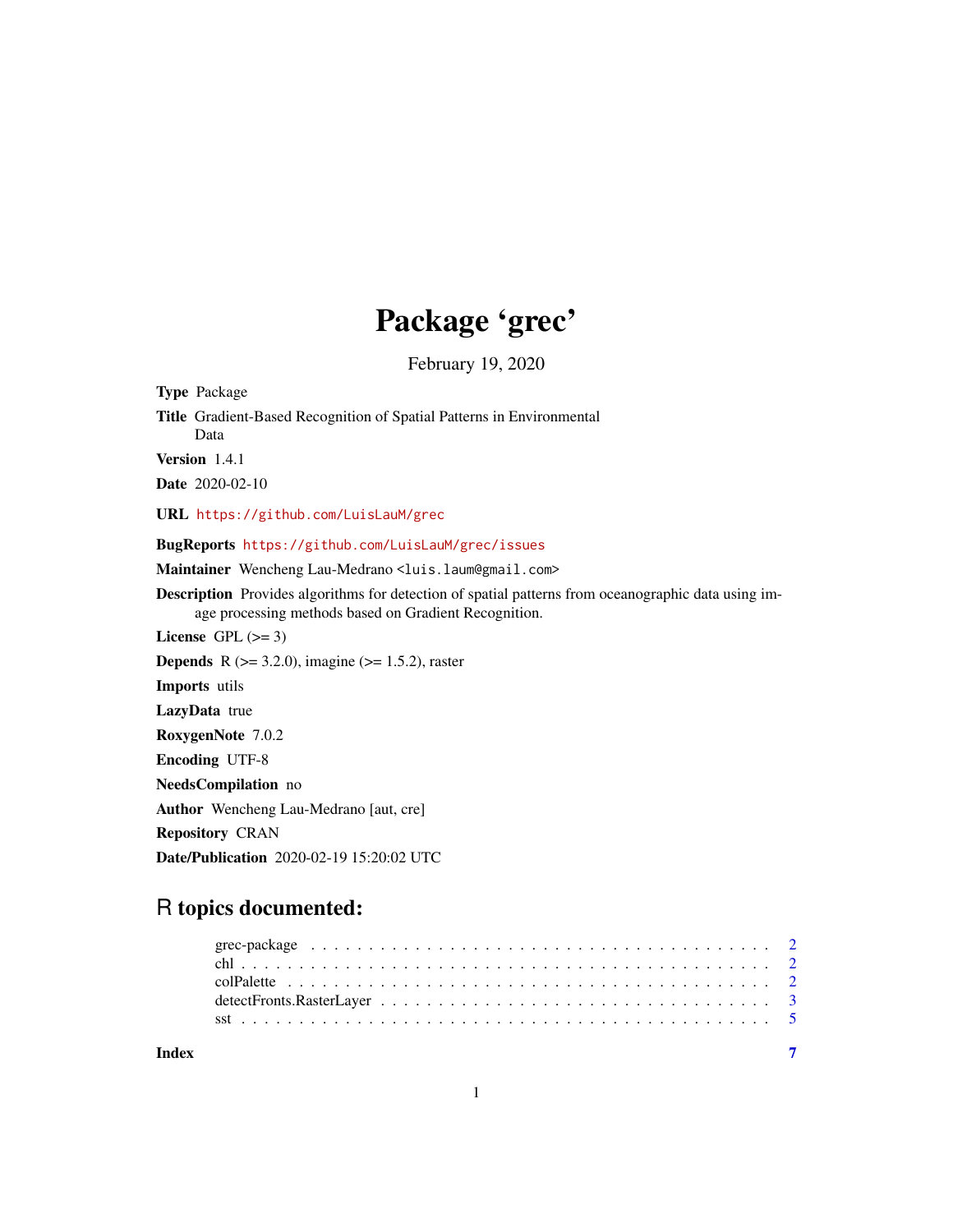<span id="page-1-0"></span>

#### Description

Provides algorithms for detection of spatial patterns from oceanographic data using image processing methods based on Gradient Recognition.

#### Author(s)

Wencheng Lau-Medrano, <luis.laum@gmail.com>

chl *Sea Surface Chlorophyll Data*

#### Description

Surface chlorophyll maps downloaded from ERDDAP for running examples with grec functions.

#### Usage

chl

#### Format

A list with chlorophyll information from February to April of Aqua MODIS source.

#### References

ERDDAP website: <https://coastwatch.pfeg.noaa.gov/erddap/index.html>

| Default color palette most using on environmental representations.<br>colPalette |  |
|----------------------------------------------------------------------------------|--|
|----------------------------------------------------------------------------------|--|

#### Description

Vector with 2000 colors generated from tim.colors function.

#### Usage

colPalette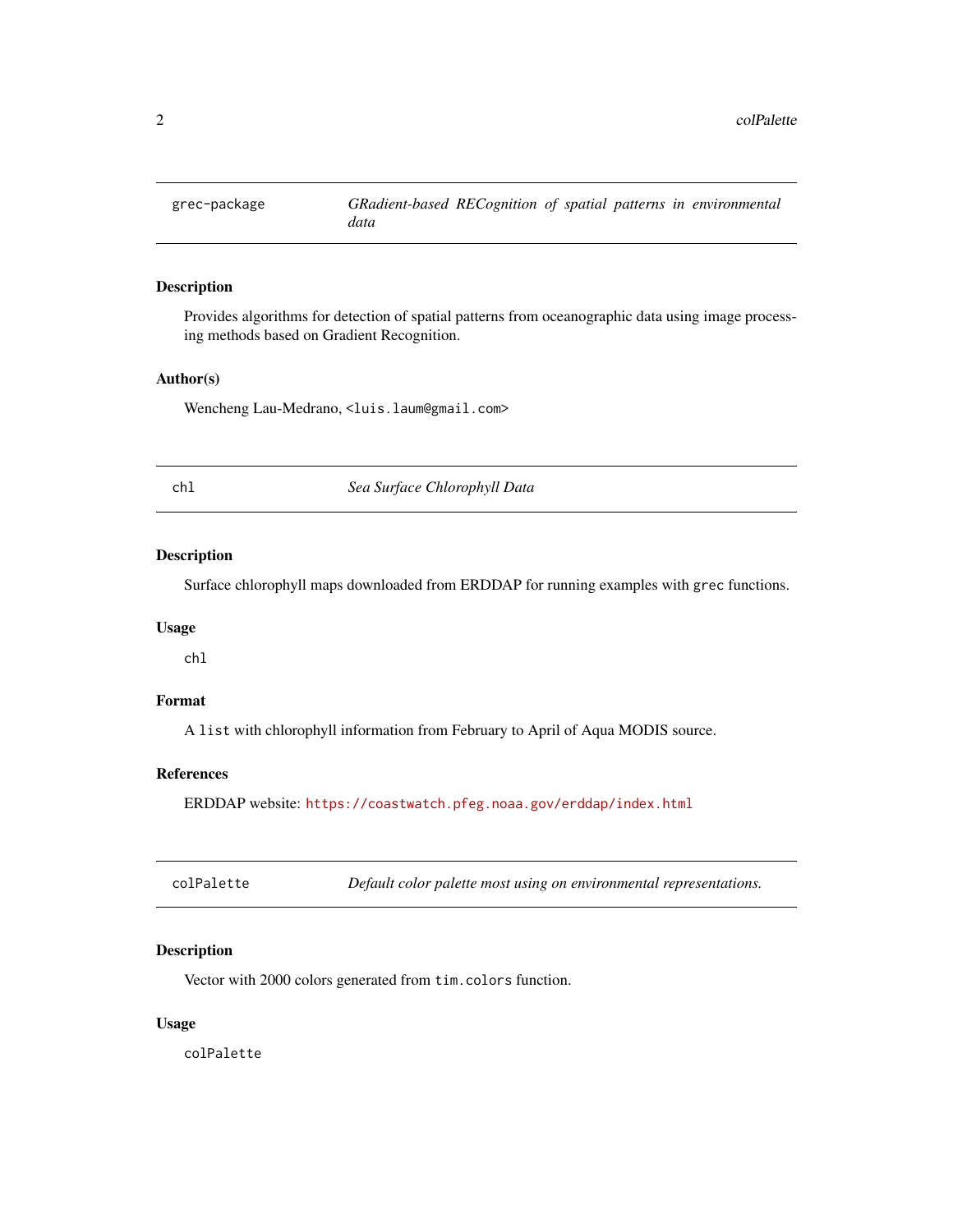#### <span id="page-2-0"></span>Format

A vector of 2000 colors in RGB format.

#### **References**

tim.colors from fields package

detectFronts.RasterLayer

*Apply gradient-based methodologies to environmental data*

#### Description

This function takes a environmental map (as a numeric matrix, array, XYZlist or RasterLayer) and allows the users to apply methodologies based on gradient-searching.

#### Usage

```
## S3 method for class 'RasterLayer'
detectFronts(x, method = "BelkinOReilly2009", intermediate = FALSE, ...)
## S3 method for class 'array'
detectFronts(x, method = "BelkinOReilly2009", intermediate = FALSE, ...)## Default S3 method:
detectFronts(
 x,
 method = "BelkinOReilly2009",
 intermediate = FALSE,
 ConvolNormalization = TRUE,
  ...
\mathcal{L}detectFronts(
 x,
 method = "BelkinOReilly2009",
  intermediate = FALSE,
 ConvolNormalization = TRUE,
  ...
\lambda## S3 method for class 'list'
detectFronts(x, method = "BelkinOReilly2009", intermediate = FALSE, \ldots)
## S3 method for class 'matrix'
detectFronts(x, method = "BelkinOReilly2009", intermediate = FALSE, ...)
```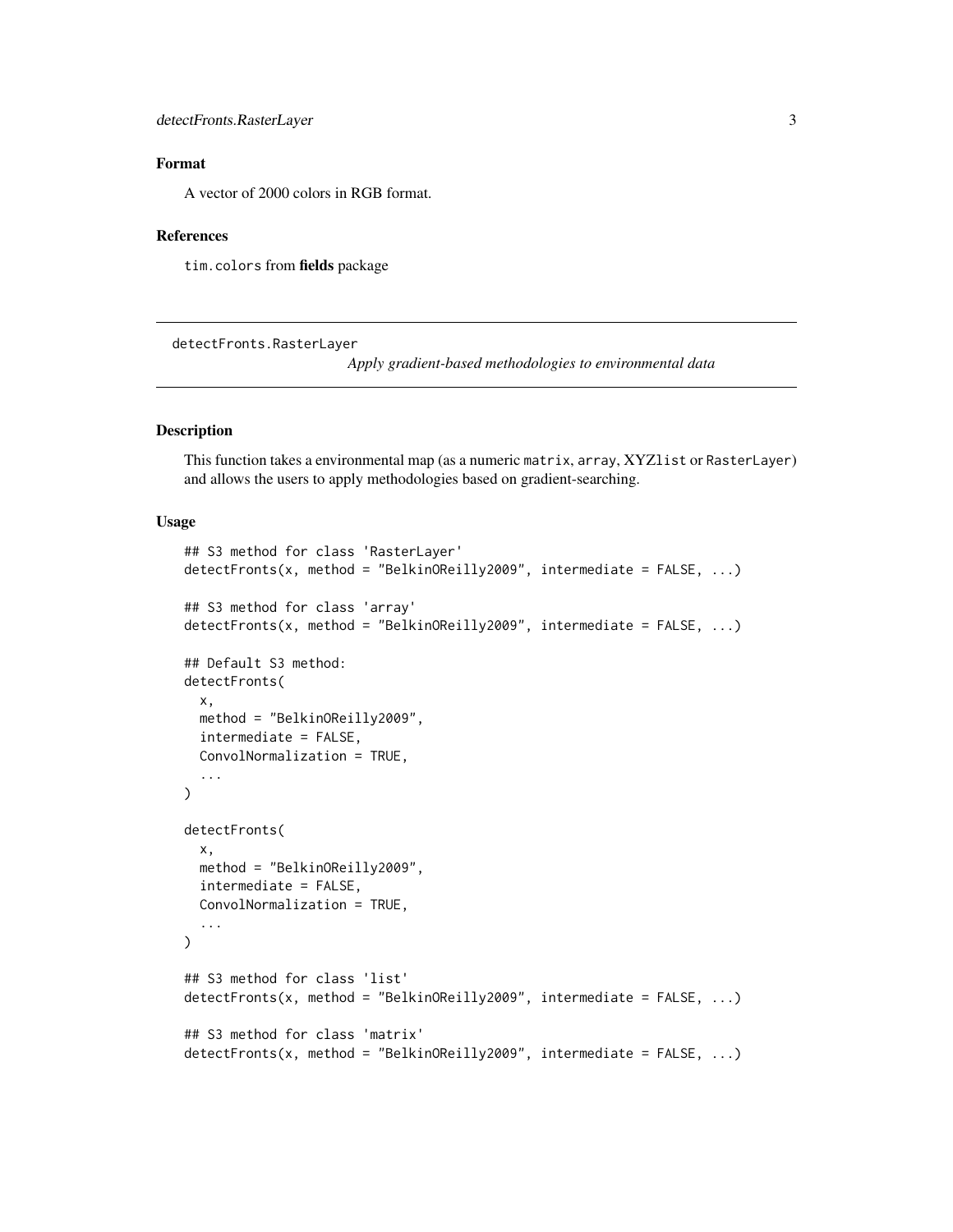#### Arguments

| $\mathsf{x}$        | Main input of class matrix, array, XYZ list or RasterLayer. See 'Details.'                           |
|---------------------|------------------------------------------------------------------------------------------------------|
| method              | character string indicating the method that will be used. See 'Details'.                             |
| intermediate        | logical indicating whether to get the intermediate matrices (TRUE) or just the<br>final one (FALSE). |
| $\cdots$            | Extra arguments that will depend on the selected method. See Details.                                |
| ConvolNormalization |                                                                                                      |
|                     | logical indicating if convolutions will make a normalization (TRUE by default).                      |
|                     | See Details.                                                                                         |

#### Details

Version 1.3.x performs two methods:

- 1. BelkinOReilly2009 (default): Based on Belkin & O'Reilly (2009) paper, it uses a Contextual Median Filter (CMF) for smoothing the original data.
- 2. median\_filter: it uses a typical median filter (MF) for smoothing the original data. It also allows the user to change the window size for median filter (3 as default).

x could be given as a single numeric matrix from an environmental map. Othersiwe it also can be set as a three-dimension XYZ list: 'x' (a vector of longitudes), 'y' (vector of latitudes) and 'z' as a matrix of dimensions length(x\$x)xxlength(x\$y). You can also specify x as a RasterLayer or array object. If  $x$  is an array, it must have 3 dimensions: lon, lat and time. It is not required to specify the dimnames. The output will preserve all the attributes of input.

... allows the (advanced) users to modify some aspects of filter application. Depending on the selected methodology, some parameters can be modified:

times numeric. How many times do you want to apply the method?

- kernelValues numeric. Vector with which are going to be used in convolution to identify Vertical and Horizontal gradients. By default, it will be the typical Sobel kernels.
- radius numeric. If median filter method was selected, it allows to change the window size of the filter.

Normalization is a common practice in convolution in order to ensure that outputs are weighted within original range of values. It is achieved dividing outputs of convolution by sum(abs(kernel)). It is hardly recomended to use normalization in order to have always coherent values in regards of the original inputs; however, it can be deactivated by using ConvolNormalization argument.

Finally, Belkin & O'Reilly work proposed a log transformation after the gradient calculation. However, this step has not been considered as default in the function due to its application is focused on Chlorophyll values (maps).

#### Value

The output will preserve the input class (matrix, array, list or RasterLayer).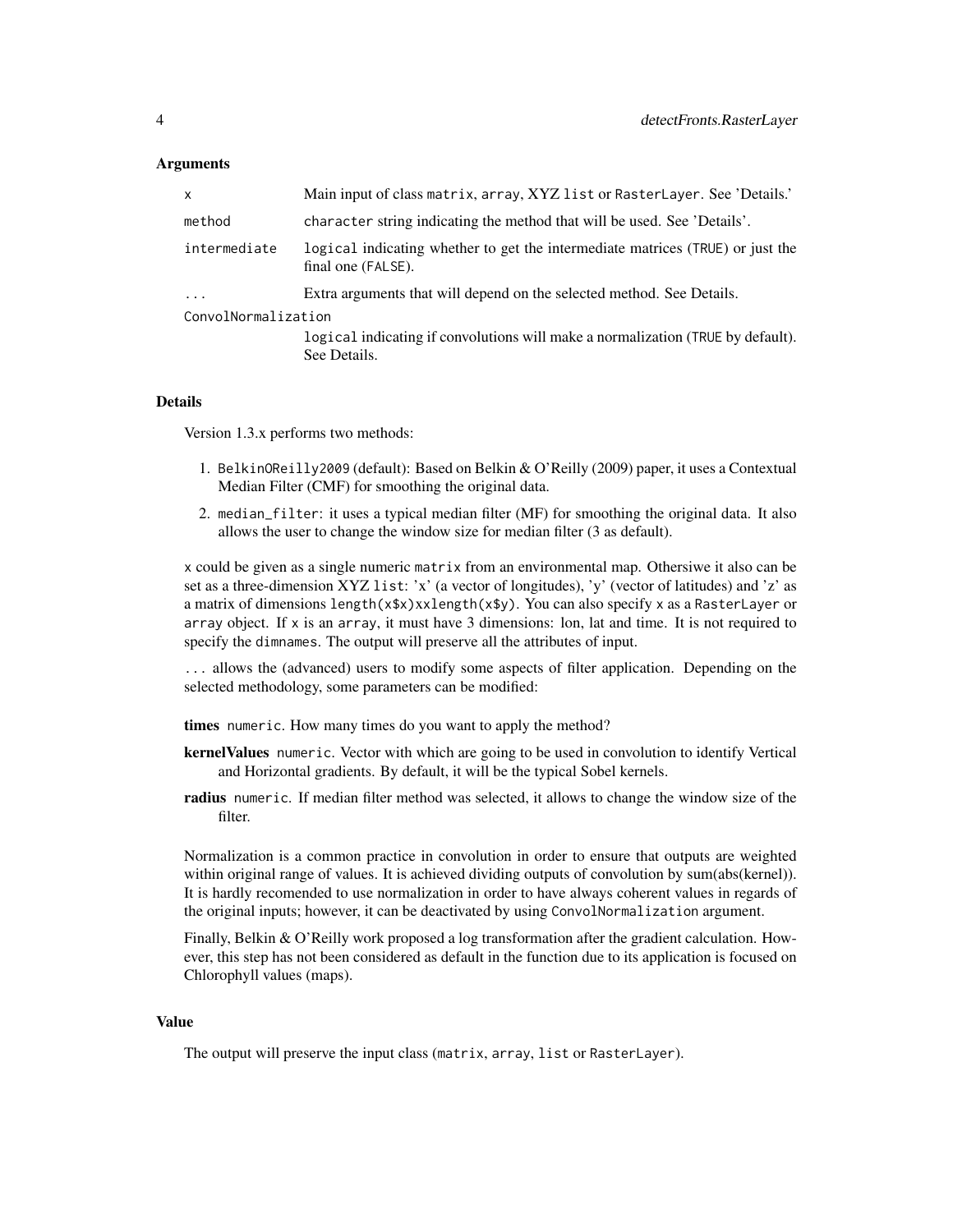#### <span id="page-4-0"></span>References

Belkin, I. M., & O'Reilly, J. E. (2009). An algorithm for oceanic front detection in chlorophyll and SST satellite imagery. Journal of Marine Systems, 78(3), 319-326 ([http://dx.doi.org/10.](http://dx.doi.org/10.1016/j.jmarsys.2008.11.018) [1016/j.jmarsys.2008.11.018](http://dx.doi.org/10.1016/j.jmarsys.2008.11.018)).

#### Examples

```
data(sst)
exampleSSTData <- list(x = sst$longitude,
                       y = sst$latitude,
                       z = \text{sst}\sst[, 1]data(chl)
exampleChlData <- list(x = chl$longitude,
                       y = chl$latitude,
                       z = \text{chl$schlorophyll[,}, 1]# Simple application (over a XYZ list)
out_sst <- detectFronts(x = exampleSSTData)
out_chl <- detectFronts(x = exampleChlData)
# External transformation for chl data
out_chl$z <- log10(out_chl$z)
par(mfrow = c(2, 2), mar = rep(0, 4), oma = rep(0, 4))image(exampleSSTData, col = colPalette, axes = FALSE)
mtext(text = "Original SST", side = 3, line = -2, adj = 0.99, cex = 1.2)
image(out_sst, col = colPalette, axes = FALSE)
mtext(text = "SST gradient", side = 3, line = -2, adj = 0.99, cex = 1.2)
image(exampleChlData, col = colPalette, axes = FALSE)
mtext(text = "Original Chlorophyll", side = 3, line = -2, adj = 0.99, cex = 1.2)
image(out_chl, col = colPalette, axes = FALSE)
mtext(text = "Chlorophyll gradient\n|(log scale)", side = 3, line = -4, adj = 0.99,
      cex = 1.2
```
sst *Sea Surface Temperature Data*

#### Description

SST maps downloaded from ERDDAP for running examples with grec functions.

#### Usage

sst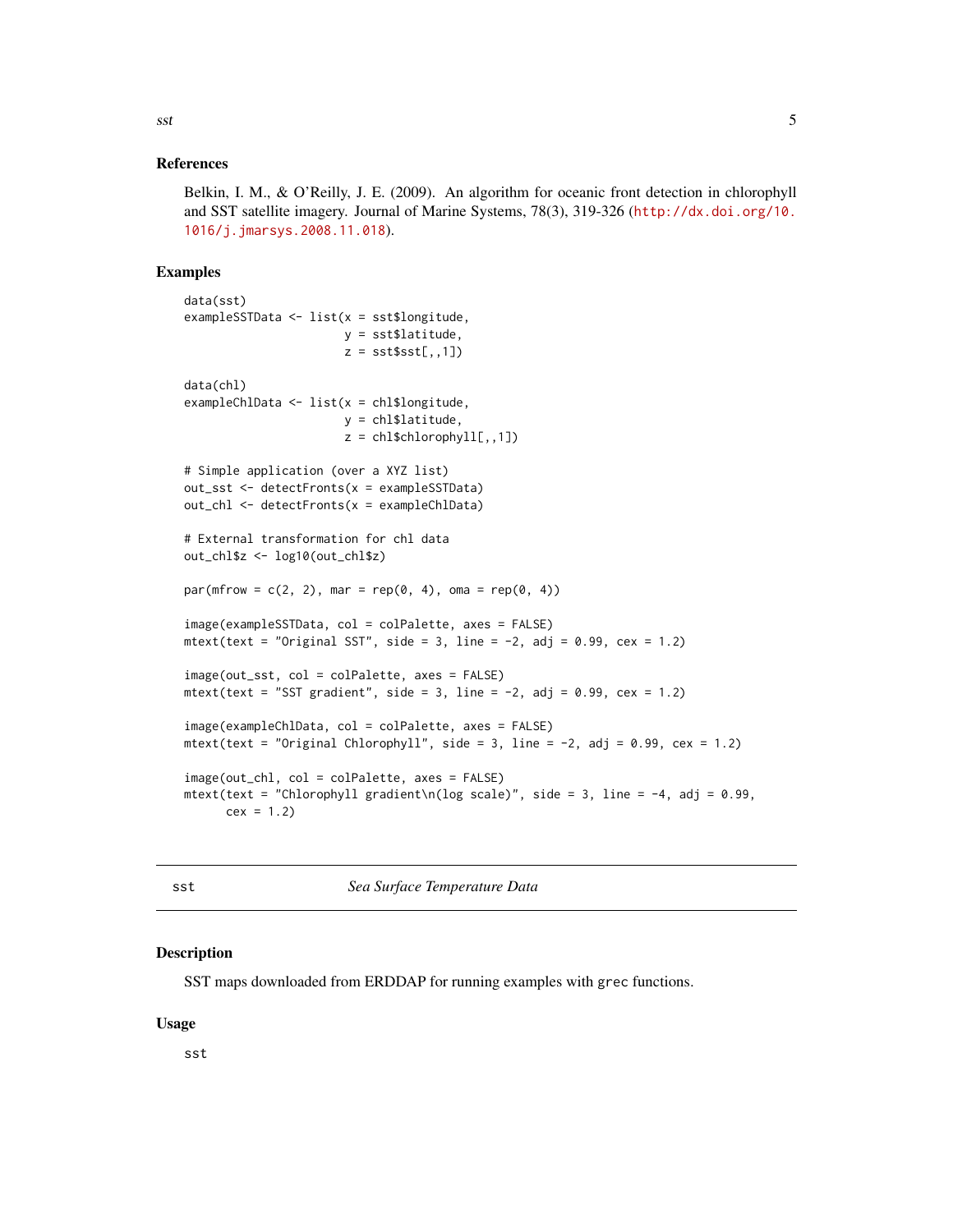#### Format

A list with SST information from February to April of Aqua MODIS source.

#### References

ERDDAP website: <https://coastwatch.pfeg.noaa.gov/erddap/index.html>